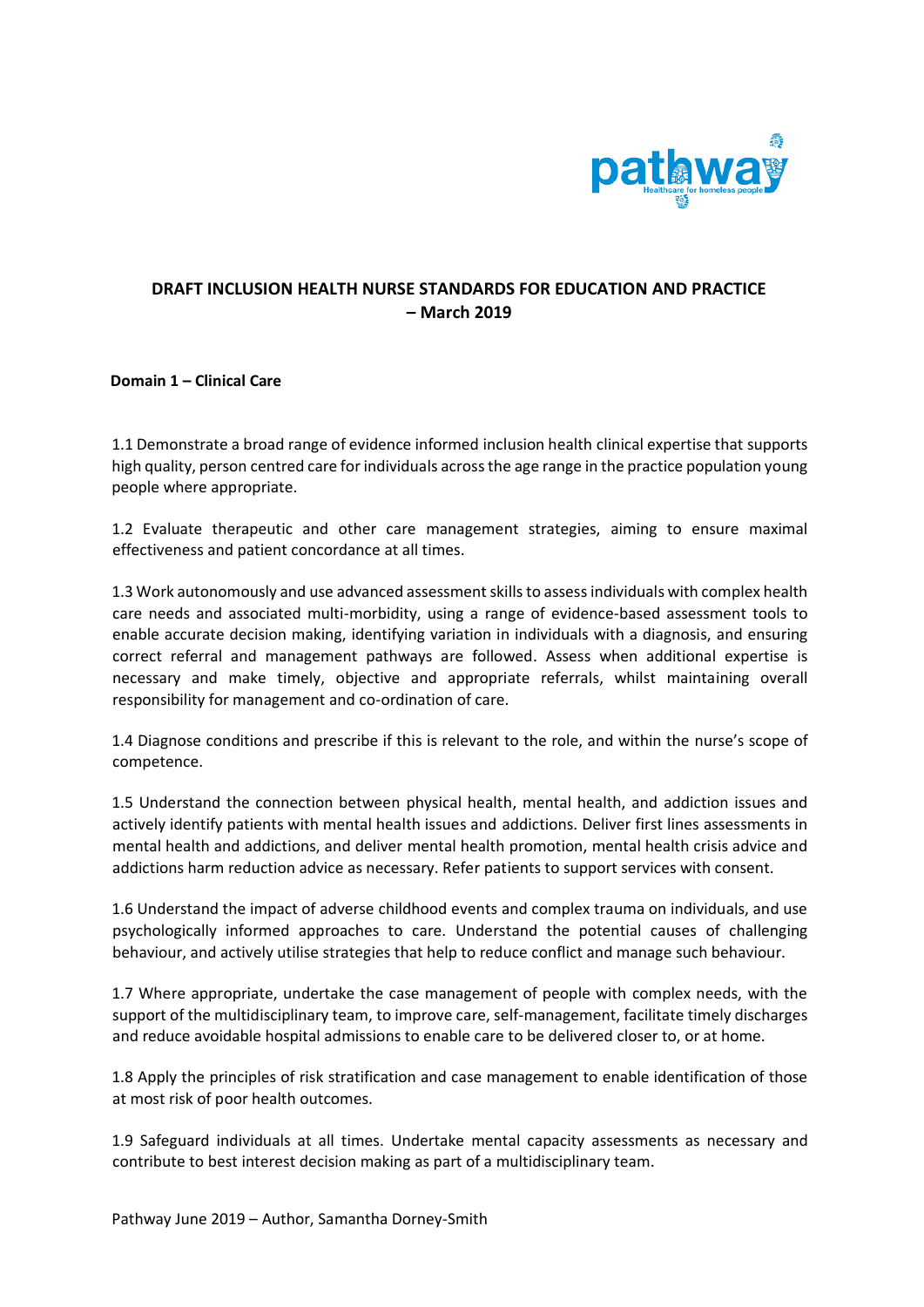1.10 Engage in effective multidisciplinary and multiagency team working whilst recognising professional accountability, to ensure optimal patient care that supports transitions across health care and other agency boundaries that are smooth and meaningful to patients.

1.11 Demonstrate partnership approaches when undertaking consultations, fostering a culture of patient-centred practice, promoting the concept of self-care and patient led care where possible and providing appropriate health promotion, education and support.

1.12 Demonstrate advanced patient engagement and communication skills and be able to foster therapeutic relationships with patients, enabling patients to know they have been listened to with respect and compassion. Anticipate, assess and overcome common communication and therapeutic relationship boundaries with individuals e.g. literacy, language, embarrassment.

1.13 Take a rights-based approach and actively facilitate maximal access to health and social care.

1.14 Use creative problem solving, influencing and negotiation to enable shared decision making when developing care and management plans and anticipatory care. Ensure that significant others (including pets) are taken into account as and when required.

1.15 Facilitate individual contact with family, carers and support workers as necessary.

1.16 Take a public health approach, aiming to prevent disease and promote health. Facilitate behaviour change interventions for patients using motivational interviewing techniques and brief interventions where appropriate.

1.17 Understand the social determinants of health, and actively facilitate access to housing, welfare, volunteering and employment whether possible.

1.18 Engage and use digital technologies to support patient self-care if this is appropriate.

1.19 Develop at least one area of specialist nursing practice interest, in accordance with the needs of the population.

1.20 Understand the high risks related to this area of practice. Assess, evaluate and articulate risks to both patients and staff using a range of tools, professional judgment and experience. Develop and implement risk management strategies that take account of people's views and responsibilities, whilst promoting patient and staff safety and preventing avoidable harm.

## **Domain 2 – Leadership and management**

2.1 Demonstrate the values of high quality, compassionate nursing and support the ongoing development of these values in others, whilst demonstrating resilience and autonomy in the context of increasing demand, managing change to meet the evolving shape of services through flexibility, innovation and strategic leadership.

2.2 Demonstrate professional and clinical leadership within the multi-disciplinary team (if the nurse is not a lone worker) and induct, clinically supervise, support and appraise junior team members as required. Use advanced communication skills to enable confident management of complex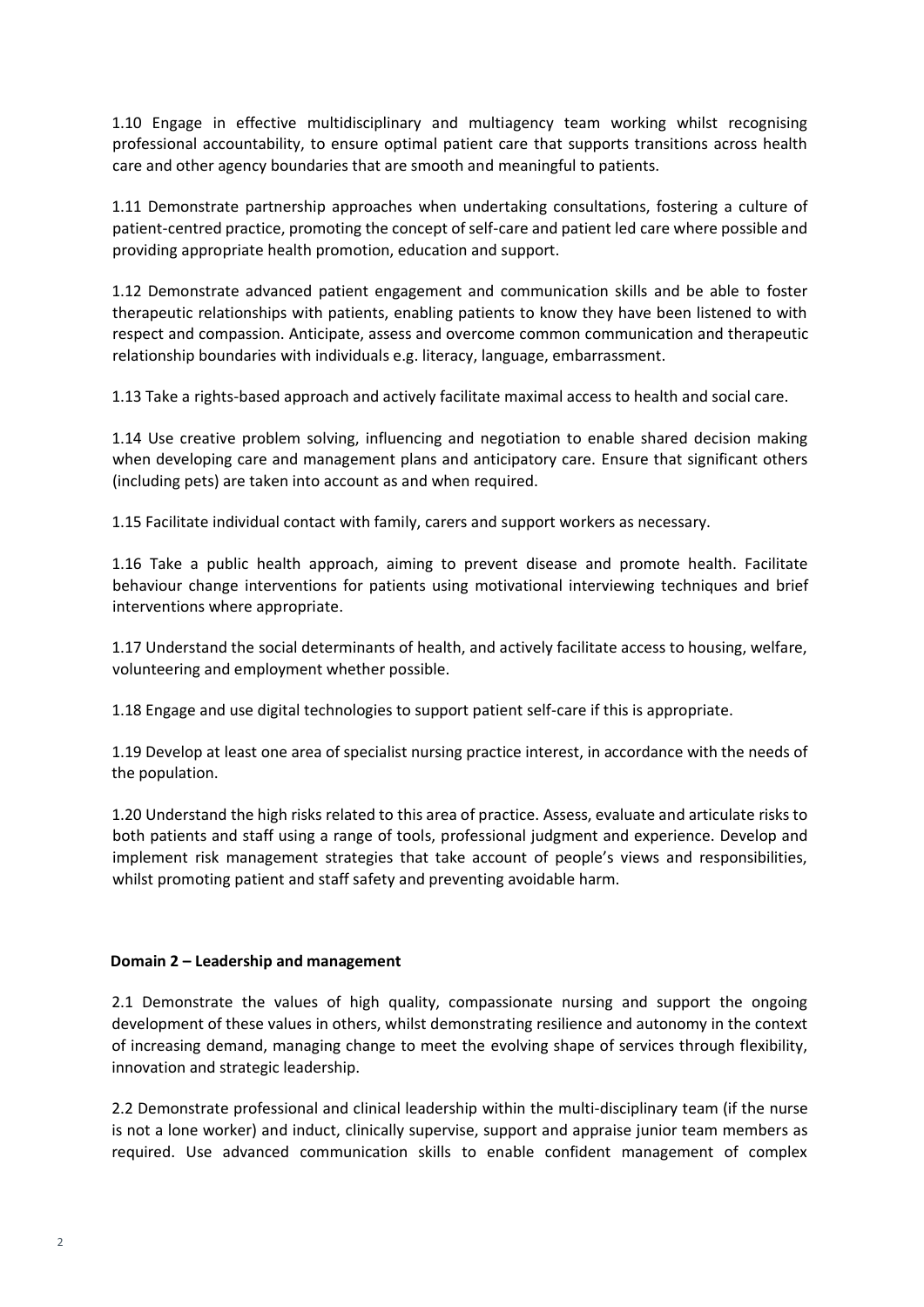interpersonal issues and conflict management. Support the development of management and leadership skills in other staff.

2.3 Manage the multidisciplinary nursing team within regulatory, professional, legal, ethical and policy frameworks. Promote and model effective team work ensuring staff feel valued and have opportunities for development and to enhance resilience but also create and implement strategies when performance needs to be addressed.

2.4 Analyse the clinical caseload for the team and service, ensuring a safe and effective distribution of workload using triage, prioritisation, delegation, empowerment, education skills and effective resource management. Where appropriate, contribute to workforce planning at service, and locality level.

2.5 Manage and co-ordinate programmes of care, for individuals with multimorbidity, ensuring their patient journey is as seamless as possible between physical health, mental health and addictions, hospital and primary services and to statutory and voluntary sector agencies.

2.6 Demonstrate knowledge of social, political and economic policies and drivers that play a part in the inclusion health agenda, and analyse how these may impact on the design and delivery of services to meet the needs of the population.

2.7 Understand national and local public health strategies, and how these are aligned to support the health of the population. Collaborate effectively with other disciplines and agencies to identify how the team can lead and assist in the implementation of these strategies.

2.8 Working with the wider health and social care team, third sector partners and others, actively engage in the planning and delivery of multiagency initiatives which better facilitate recovery in individuals, and build on community assets within the population to enhance health and wellbeing.

2.9 Ensure every member of the team is able to recognise vulnerability in adults and young people and understand their responsibilities and those of other organisations in terms of safeguarding legislation, policies and procedures.

2.10 Confidently articulate the unique contribution and value of the team to both the business objectives of the commissioning body, and to improved health outcomes for patients, whilst maintaining a strategic system wide perspective.

2.11 Apply a range of change management strategies to respond flexibly and innovatively to changing contexts of care and the need for amended service provision.

2.12 Analyse the population to ensure all patients with long term conditions are identified, to ensure evidence-based pathways of care are followed and there is effective case management of patients with complex needs across the new models of primary care.

2.13 Ensure governance systems are in place that ensure patient follow up, referrals, correspondence and safety alerts are actioned.